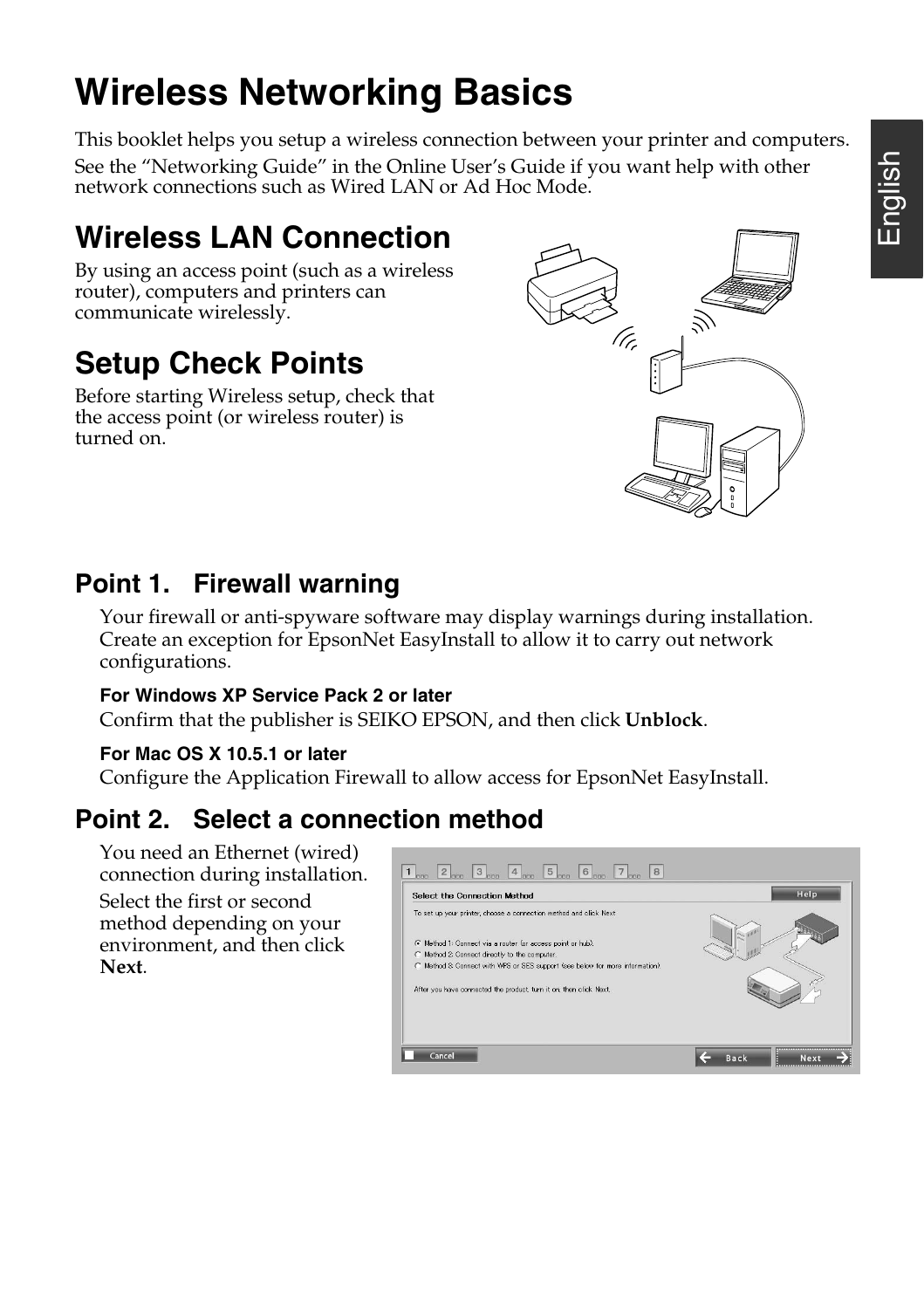#### **Using SES or WPS (Wireless Auto-Set)**

To use SES or WPS, they must be supported by your access point (or wireless router). Complete the following steps without connecting an Ethernet cable.

- 1. Select the third method.
- 2. Enable SES or WPS on your access point.
- 3. Press and hold the **WiFi** button for three seconds, and then release. Check the two LED lights flash alternately.
- 4. After checking that wireless auto setup is complete and the two LED lights are lit, click **Next**.

Once you have finished making wireless settings, select a printer and then skip to Point 8.

### **Point 3. Connect an Ethernet cable**

Connect the access point (or wireless router) or your computer to the printer with an Ethernet cable.



## **Point 4. Select a printer**

The software searches for and displays printers on the network. Select your printer. Click  $\bigoplus$  to refresh the printer list.

| Sort by:              | None    | $\check{}$         |              | $\rightarrow$ |  |
|-----------------------|---------|--------------------|--------------|---------------|--|
| Model Name            | Status: |                    | MAC Address  | IP Address    |  |
| Stylus Office BX600FW |         | IP Address Not Set | 000040470140 | $-$ NONE $-$  |  |
|                       |         |                    |              |               |  |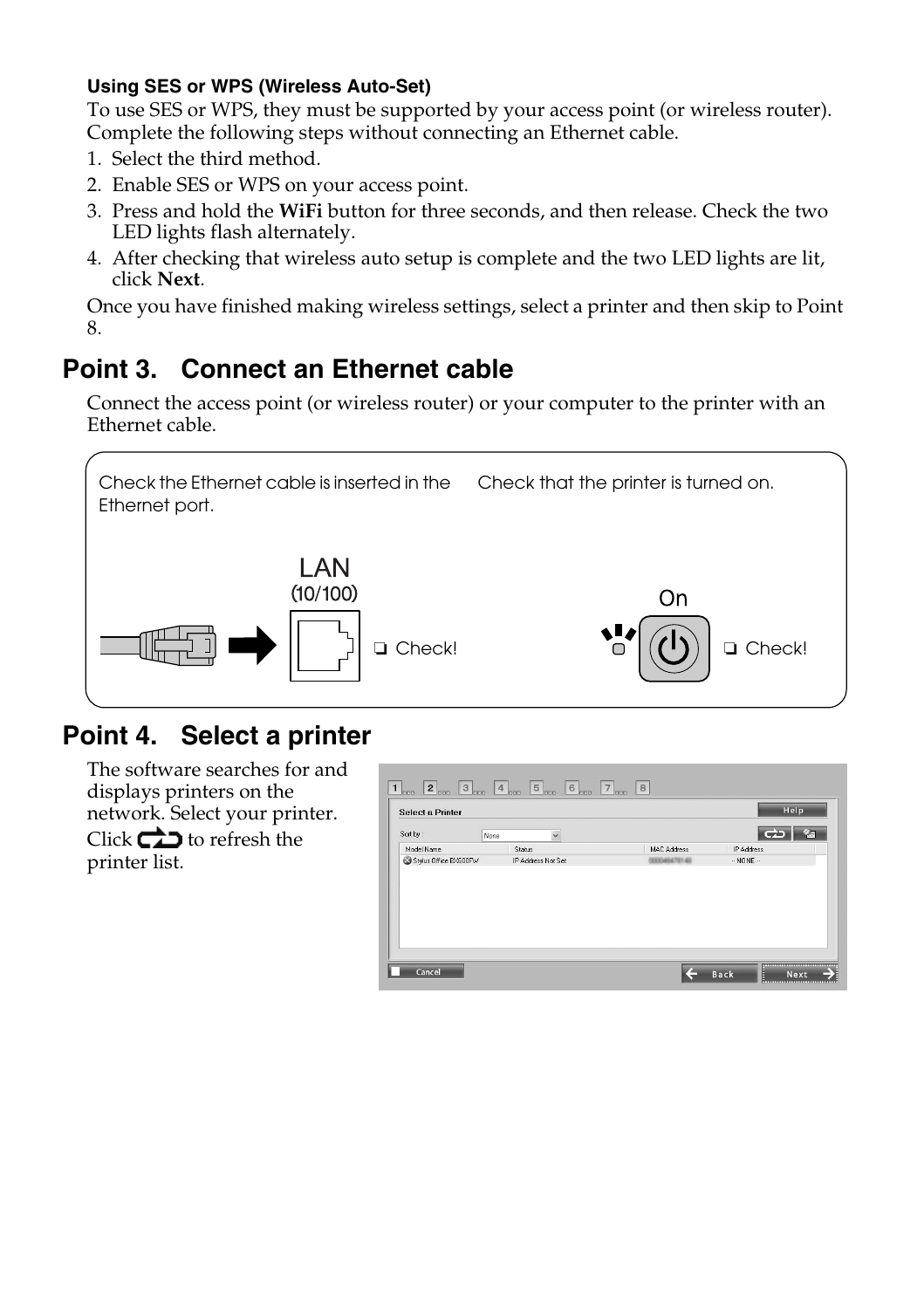#### **Point 5. Select a connection type**

Select **Wireless** and then click **Next**.

| Select the connection type to be used for printing: |  |  |
|-----------------------------------------------------|--|--|
|                                                     |  |  |
|                                                     |  |  |
|                                                     |  |  |
|                                                     |  |  |
|                                                     |  |  |

#### **Point 6. Choose a wireless network**

The software displays available Networks.

Select the same SSID (Network name) as used for your access point (or wireless router).

If the access point is running in stealth mode, enter the SSID directly.

| Model Name: Stylus Office BX600FW MAC Address: INTERNATIONAL |                               |  |
|--------------------------------------------------------------|-------------------------------|--|
| Enter the SSID:                                              |                               |  |
| Select an Available Network                                  |                               |  |
| SSID                                                         | Security Mode                 |  |
| 001601991926<br><b>KITROPHOLYKATTY 14 BW NUTTKI</b>          | WPA-PSKITKIPI<br>WPA-PSKIAESI |  |
|                                                              |                               |  |
| Manually Enter Network Name (SSID)                           |                               |  |

## **Point 7. WEP/WPA security settings**

Enter the same WEP Key or WPA passphrase as used for your access point (or wireless router). Both are case-sensitive. Enter the same values as used for your access point. To obtain these settings, see the documentation that came with your access point (or wireless router).

#### **Point 8. Current IP address status**

Check that **Method for Acquiring IP Address** is set to Automatic.

If you want to manually assign a unique IP address, click **Change** and then enter the IP Address, Subnet Mask, and Default Gateway.

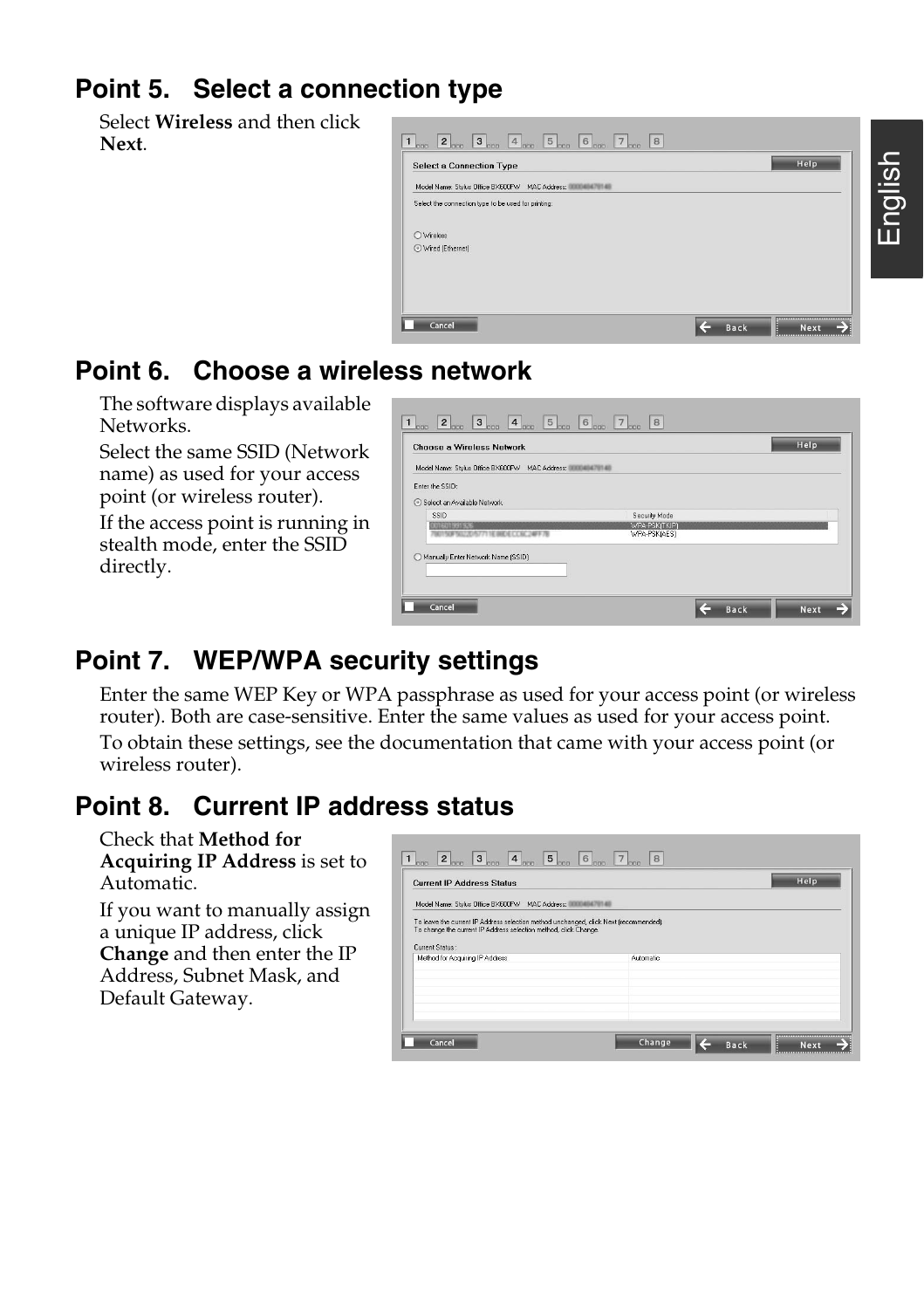#### **Point 9. Remove the Ethernet cable**

Remove the Ethernet cable when a message instructing you to do so is displayed.

### **Point 10. Confirm settings are complete**

When network connection settings are completed successfully, a yellow  $\Box$  or green indicator  $\bigcirc$  is displayed. When network connection settings fail, a red indicator is displayed. Check all of the points or see Troubleshooting, and then

reset the settings.



## **Point 11. Adding the printer (for Mac)**

After setting up a network connection, EasyInstall closes. Then you can add the printer from Printer Setup Utility.

## **Point 12. Installation complete (for Windows)**

When printer settings are complete, a green indicator is displayed.

| Printing settings were successfully completed. |               |             |            |
|------------------------------------------------|---------------|-------------|------------|
| Model Name                                     | <b>Status</b> | MAC Address | IP Address |
|                                                |               |             |            |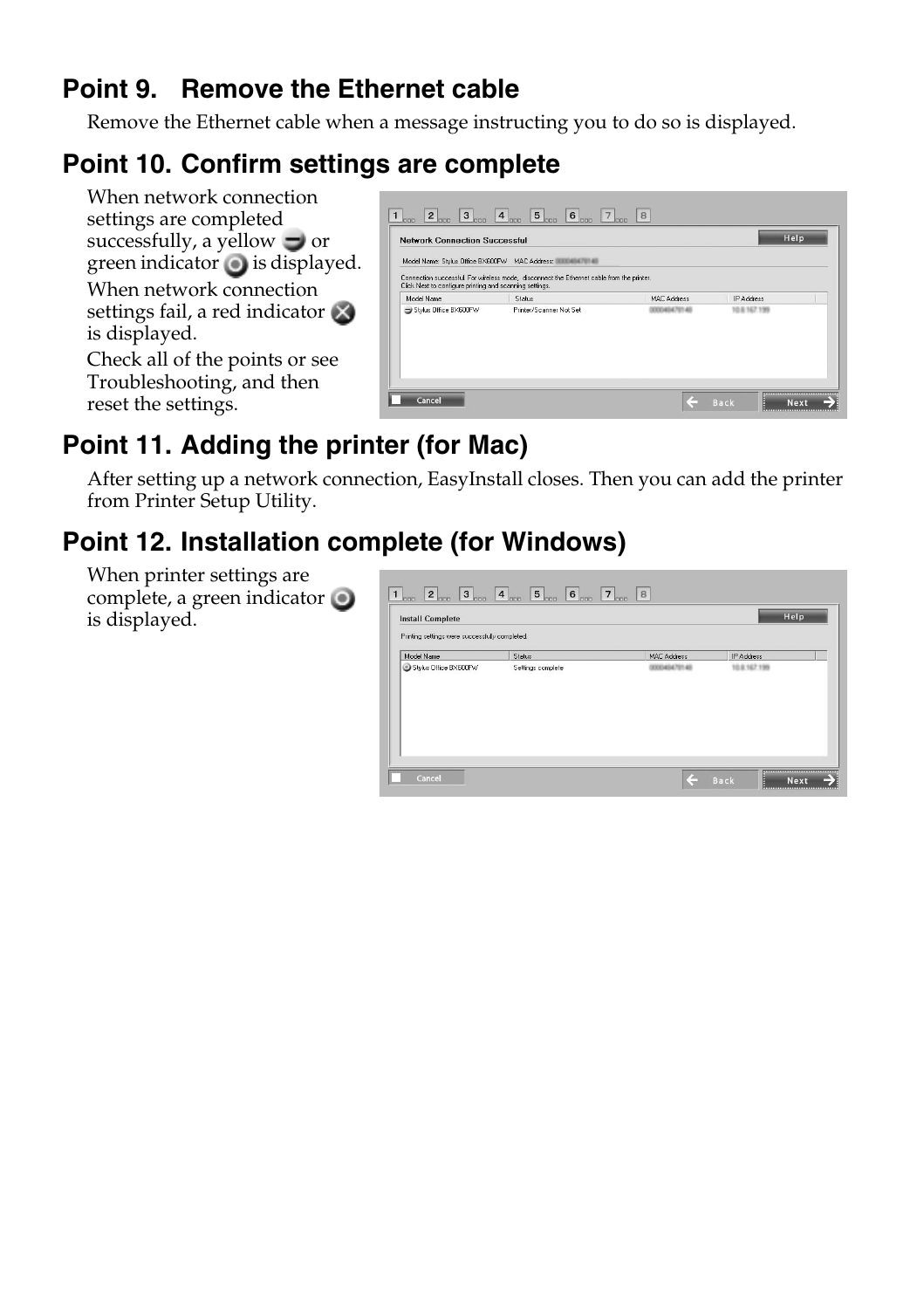# **Troubleshooting**

#### **Cannot connect printer to the network**

- ❏ Check the printer is turned on.
- ❏ Check the power cable is connected to the printer and the electrical outlet.
- ❏ Check the Ethernet cable is plugged in to the printer and the router.

## **Cannot find printer on the network**

- ❏ Firewall or anti-spyware software may block EpsonNet EasyInstall. Create an exception for EpsonNet EasyInstall to allow it to carry out network configurations.
- ❏ If access restrictions are set on the access point (or wireless router), register the printer's Media Access Control (MAC) address or IP address to the access point. Check the MAC address on the network status sheet by pressing the  $\Box$  button.

### **Cannot communicate using wireless LAN**

- ❏ Check the printer is turned on.
- ❏ Check the access point (or wireless router) is turned on.
- ❏ After making network settings, check that the Ethernet cable is removed from the printer.
- ❏ Check the SSID (Network name) used on the access point is selected or entered correctly.
- ❏ The WEP Key or WPA Passphrase is case-sensitive. Check the WEP key or WPA passphrase is entered correctly.
- ❏ Move the printer closer to the access point or adjust the access point's external antenna.
- ❏ Radio wave interference from other wireless devices may interrupt wireless connection. Check that other wireless devices nearby are not turned on.